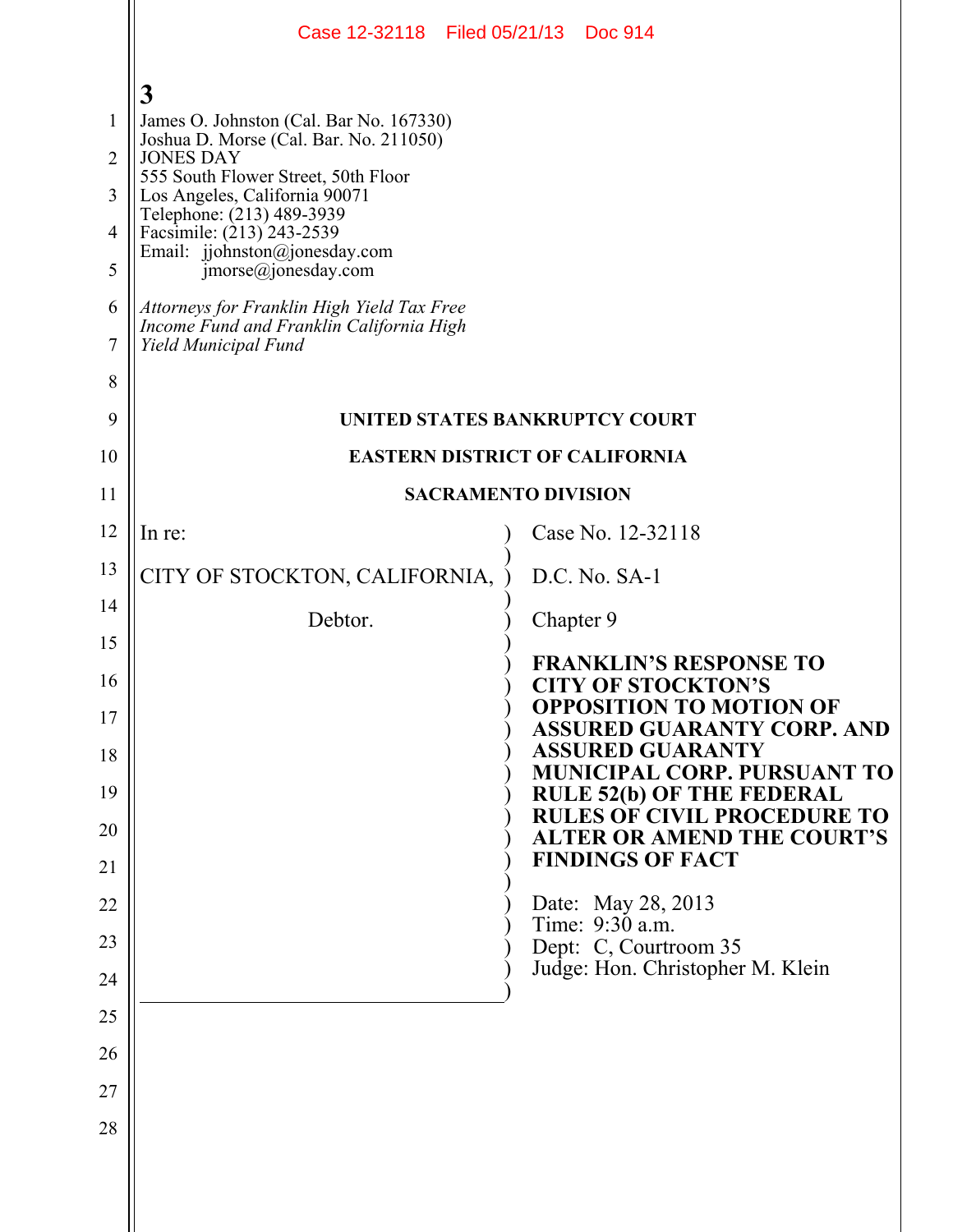## Case 12-32118 Filed 05/21/13 Doc 914

Franklin High Yield Tax-Free Income Fund and Franklin California High Yield Municipal Fund (collectively, the "Franklin") did not seek reconsideration of the Court's determination that the City is eligible to be a chapter 9 debtor, and Franklin did not join in Assured's Motion to alter or amend the Court's findings of fact.<sup>1</sup> Yet, despite the fact that Franklin is merely a bystander with respect to this particular matter, the City made several false statements about Franklin in its Opposition to the Motion. Franklin files this Response to set the record straight.

7 8 9 10 11 12 13 14 15 To start, the City asserts that "the record is clear is that Assured, along with the other Capital Markets Creditors, chose to withdraw itself from the neutral evaluation process at which the City successfully worked out [agreements with other creditors]." Opposition at 5-6. The City includes Franklin as a "Capital Markets Creditor." *Id.* at 2 n.2. In fact, however, the record on this point directly contradicts the City's unnecessary reference to Franklin. Franklin did *not* choose "to withdraw itself from the neutral evaluation process." Rather, the record is undisputed that (1) Franklin made a counterproposal to the City's "Ask" after the time the City alleges that Franklin "withdrew" from the neutral evaluation process; (2) Franklin made that counterproposal in good faith; and (3) the City made no response to Franklin's offer. $<sup>2</sup>$ </sup>

16 17 18 19 20 21 22 The City also claims that "this Court could reasonably infer that Assured and the other Capital Markets Creditors did not disagree with NPFG's statement" that it would not negotiate with the City unless the City sought to impair CalPERS. *Id.* at 4. Here again, the City's reference to Franklin is contradicted by the record. In particular, the Court found only that "National Public Finance Guarantee Corporation and Assured Guaranty [not Franklin] each took the position that there was nothing to talk about unless and until the City proposed to add a plan provision that would impair its obligations to CalPERS regarding pensions."<sup>3</sup> The City submitted no evidence that

1

2

3

4

5

6

- 24 25  $\overline{a}$ 1 Capitalized terms not otherwise defined in this Response have the meanings given to them in the *City Of Stockton's Opposition To Motion Of Assured Guaranty Corp. And Assured Guaranty Municipal Corp. Pursuant To Rule 52(b) Of The Federal Rues Of Civil Procedure To Alter Or Amend The Court's Findings Of Fact* [Docket No. 902] (the "Opposition").
- 26 27 2 *Supplemental Declaration of Marc A. Levinson* ("Levinson Decl.") [City Trial Ex. 1398, filed as Docket No. 824] ¶ 6; Tr. 4/1/13 at 573:2-4 ("Franklin Advisers[] actually did make a counterproposal that the City concedes was made in good faith").

28 3 Tr. 4/1/13 at 572:15-19.

<sup>23</sup>